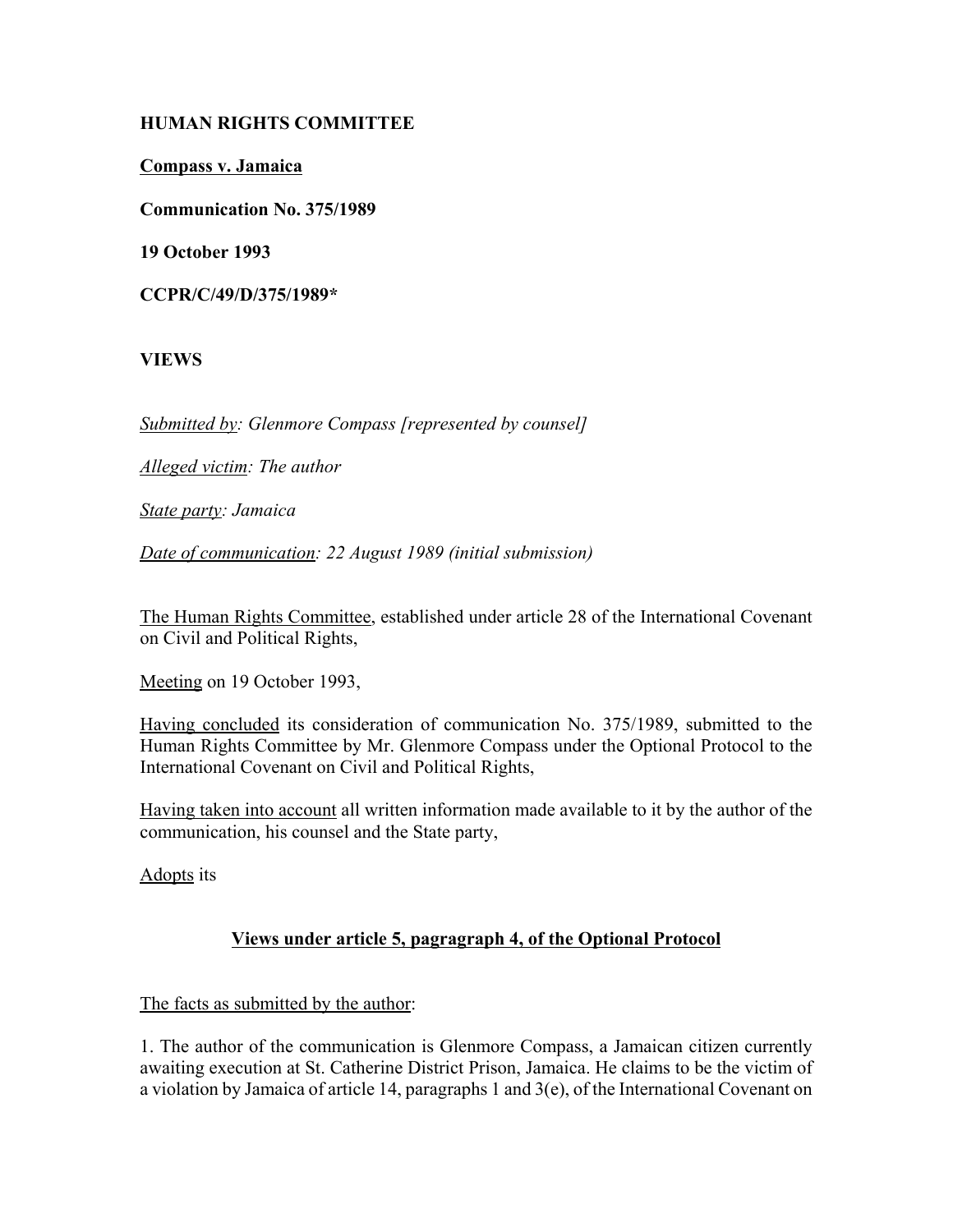Civil and Political Rights. He is represented by counsel.

2.1 On 4 September 1984, the author was charged, together with one Vernon Pinnock, with the murder, on 25 July 1984, of one Sidney Steele. On 17 January 1986, he was tried in the Home Circuit Court of Kingston, convicted and sentenced to death; his co-defendant was found guilty of manslaughter and sentenced to fifteen years of imprisonment.

2.2 The prosecution contended that Mr. Steele and his companion, Ms. Novelette Proverbs, were attacked by Mr. Compass and two other men, Vernon Pinnock and one Barrington Shaw, on their way home on the night of 25 July 1984; during the assault, Mr. Steele was shot. It is further stated that, later that same night, the three men were stopped by two police officers for a routine control; a fight ensued during which the officers arrested Mr. Shaw and recovered a gun which, according to forensic tests, proved to be the murder weapon.

2.3 The author was arrested one month later, after having been recognized by one of the police officers who had been present at the incident of 25 July 1984. He was placed on an identification parade; Ms. Proverbs, the prosecution's main witness, purportedly was unable to identify the author properly, owing to insufficient light in the room. During the trial, however, she made a dock identification of the author, whom she allegedly knew only by sight and by his nickname of "Brown Man"; she also identified the two other assailants and testified that she saw the author shoot the deceased. According to the evidence of a police inspector, the author was duly cautioned upon his arrest and made a statement in which he admitted to being present at the murder scene, but denied knowing that his friends intended to kill Mr. Steele. No written statement was taken from the author.

2.4 The author denies any involvement in the crime. During the trial, he made an unsworn statement from the dock, stating that he was at home with his wife and daughter, watching television, on the night of the murder. He contends that he did not know his co-defendant prior to the trial, and that he never made any statement concerning the murder upon his arrest.

2.5 The author further states that the Court of Appeal of Jamaica dismissed his appeal on 10 February 1988. In this context, he indicates that he sought to adduce fresh evidence, which included depositions of two witnesses who had been called to testify at the trial, in order to show inconsistencies in the evidence concerning the identification parade. The Court of Appeal, however, did not admit the evidence. The author further notes that he appealed on the ground that the trial judge erred in his summing-up to the jury in relation to Ms. Proverbs' identification evidence, as well as with respect to the evidence of the arresting officers.

2.6 After the dismissal of his appeal, the author filed a petition for special leave to appeal to the Judicial Committee of the Privy Council on the following grounds: (a) that the Court of Appeal erred in failing to consider whether the dock identifications should have been allowed; (b) that it erred in assuming that the uncertainty of the author's identification by Ms. Proverbs was irrelevant; and (c) that it wrongly evaluated the evidence tendered by another prosecution witness as to why he did not attend the identification parade. On 19 December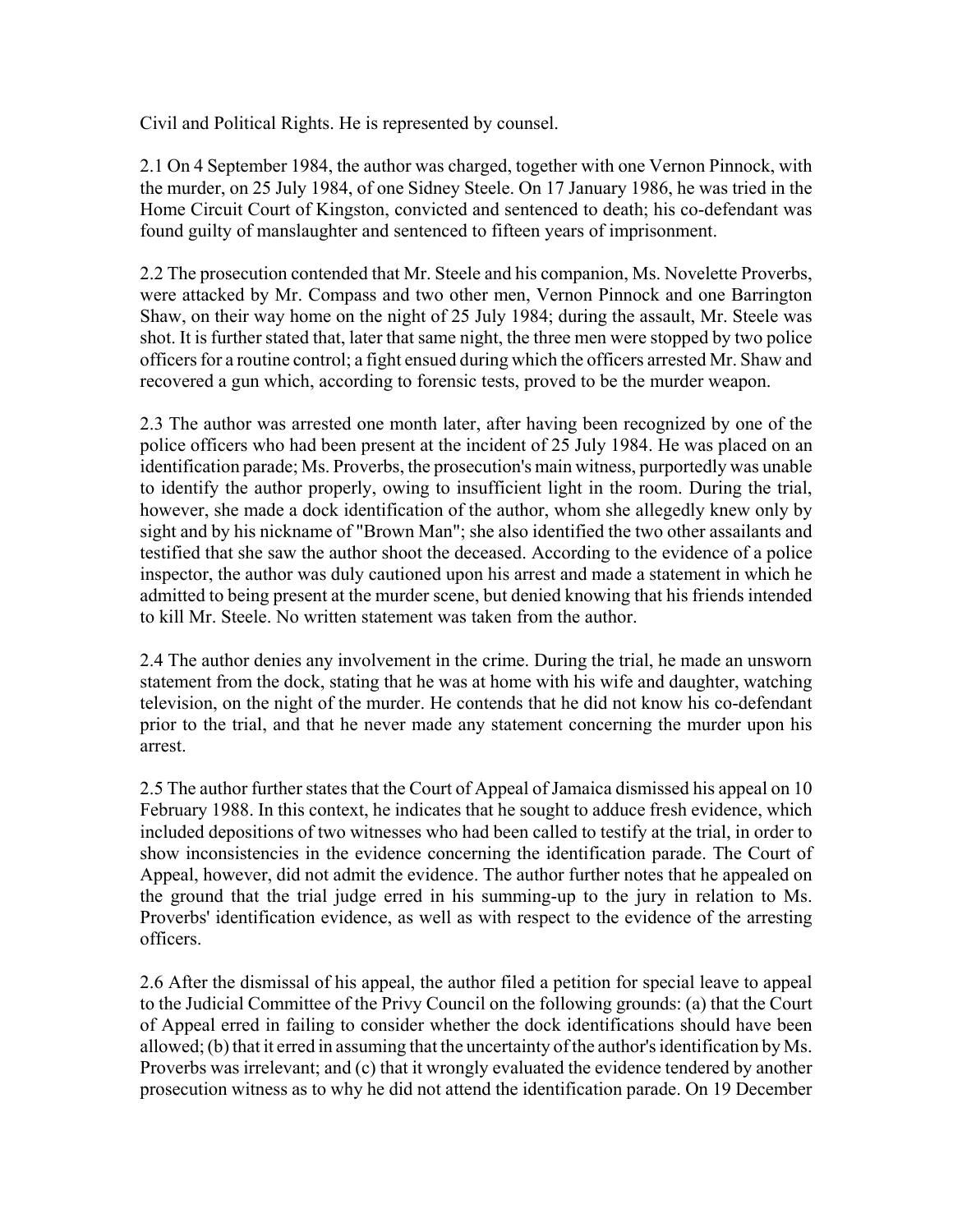1988, the Privy Council dismissed the petition.

2.7 With respect to the requirement of exhaustion of domestic remedies, the author submits that, since the Judicial Committee of the Privy Council dismissed his petition, he has exhausted available domestic remedies within the meaning of article 5, paragraph 2(b), of the Optional Protocol.

#### The complaint:

3.1 The author claims that he was denied a fair trial and that several irregularities occurred in its course. In particular, he alleges that the trial judge failed to exercise his discretion to prohibit a dock identification by witnesses who had not previously identified the author; that the judge failed to direct the jury on the issue whether the light at the identification parade was sufficient to allow Ms. Proverbs to identify him and that the judge failed to warn the jury on the dangers of dock identifications, the significance of the police's failure to hold another identification parade in better lighting conditions and the danger of relying upon evidence of an alleged confession which was not taken down in writing.

3.2 The author further contends that his right under article 14, paragraph  $3(e)$ , was violated since he was not able to cross-examine a prosecution witness, Detective McNab, who at the time of the trial had left the police and emigrated, but whose statements were admitted pursuant to section 34 of the Justices of the Peace Act. The statements are said to have been highly prejudicial to the author's case, in that they purportedly contained identification evidence and evidence that conflicted with the ballistic evidence. In this context, counsel submits that the examination of witnesses in jury trials is fundamental to the notion of fair trial. He contends that the fact that an accused may have had an opportunity to examine a witness against him at a preliminary hearing should not detract from his right to examine that witness before a jury. In this connection, counsel submits that evidence which comes to light after the preliminary hearing, may throw up questions which an accused will wish to put to witnesses against him.

The State party's observations and the author's comments thereon:

4.1 The State party contended that, in spite of the dismissal of the author's petition by the Judicial Committee of the Privy Council, the communication was inadmissible for failure to exhaust domestic remedies, since the author had not pursued the remedies available to him under the Jamaican Constitution. In this context, the State party submitted that article 14 of the Covenant invoked by the author is coterminous with the right protected by section 20 of the Jamaican Constitution, which guarantees to everyone the right to due process of law.Under article 25 of the Constitution, if anyone alleges that any of his fundamental rights has been, is being or is likely to be contravened in relation to him, he may, without prejudice to any other action with respect to the same matter which is lawfully available, apply to the Supreme Court for redress.

4.2 The State party further challenged the Committee's competence to examine the communication, in that the issues raised in the case relate to the evaluation of facts and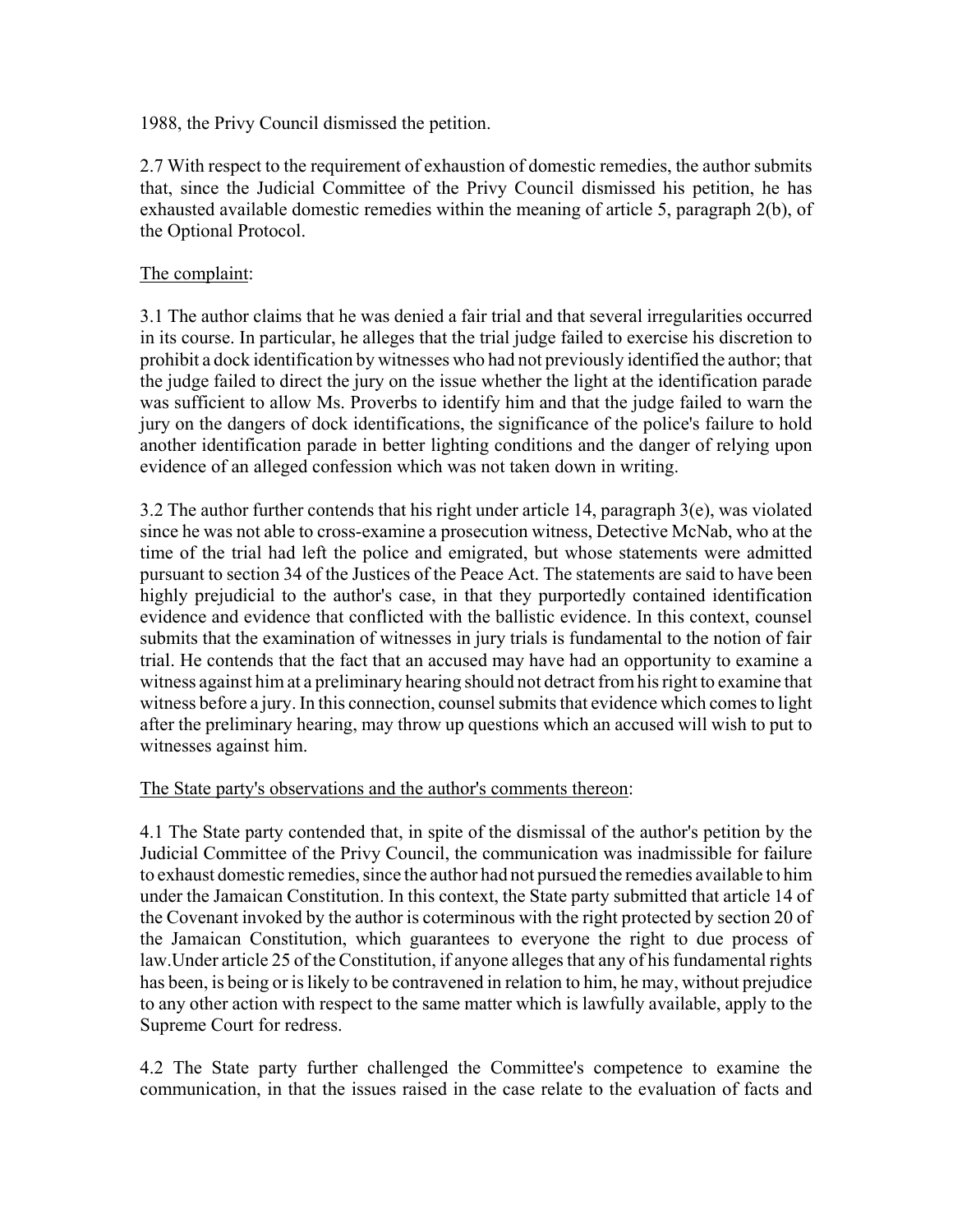evidence. In this connection, it referred to the Committee's jurisprudence, which holds that "while article 14 guarantees a right to a fair trial, it is for the appellate courts of States parties to the Covenant to evaluate facts and evidence in a particular case", and that "the review by the Committee of specific instructions to the jury by the judge in a trial by jury is beyond the scope of application of article 14, unless it can be ascertained that the instructions to the jury were clearly arbitrary or amounted to a denial of justice."<sup>1</sup>

5. In his comments on the State party's submission, counsel challenged the State party's contention that the author might still pursue constitutional remedies and submitted that these remedies were not available to the author owing to lack of financial means and unavailability of legal aid for the purpose. In this context, reference was made to the Committee's constant jurisprudence under which exhaustion of domestic remedies can only be required to the extent that those remedies are both effective and available within the meaning of article 5, paragraph 2(b), of the Optional Protocol.

## The Committee's admissibility considerations and decision:

6.1 During its 40th session, in October 1990, the Committee considered the admissibility of the communication. It observed that recourse to the Constitutional Court under section 25 of the Jamaican Constitution was not a remedy available to the author within the meaning of article 5, paragraph 2(b), of the Optional Protocol.

6.2 In respect of the author's allegations relating to the issue of the adequacy of the judge's instructions to the jury, the Committee considered that the review by the Committee of specific instructions to the jury in a trial is beyond the scope of application of article 14, unless it can be ascertained that the instructions were clearly arbitrary or amounted to a denial of justice. Since the Committee had no evidence that the judge's instructions suffered from such defects, it found that this part of the communication was inadmissible under article 3 of the Optional Protocol.

6.3 The Human Rights Committee, therefore, on 18 October 1990, declared the communication admissible in so far as it might raise issues under article 14, paragraph 3(e), of the Covenant, in respect of the claim that the author was unable to cross-examine a prosecution witness whose evidence allegedly was highly prejudicial to his case.

#### Reconsideration of admissibility issues:

7. The State party, by submission of 12 June 1991, maintains that the communication is inadmissible because of the author's failure to seek constitutional redress. It contends that the Committee's reasoning in the admissibility decision reflects a misunderstanding of the relevant Jamaican law; it claims that constitutional redress is still available to the author, since the breach of the right to fair trial was not the subject of judicial determination by the Privy Council. The State party observes that there are judicial precedents which illustrate that recourse to criminal law appellate remedies does not preclude the Supreme (Constitutional) Court's jurisdiction to grant constitutional redress.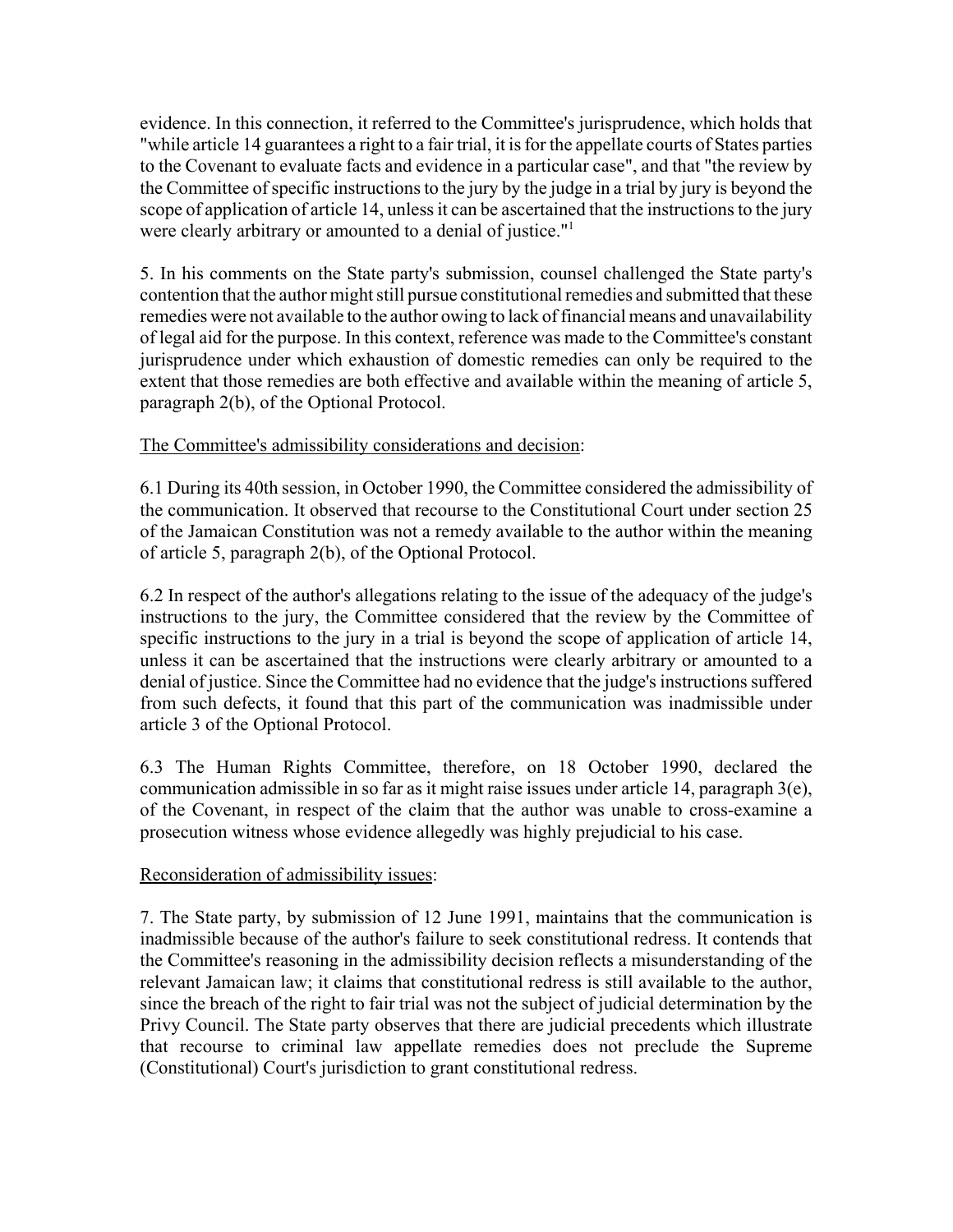8.1 By submission of 9 August 1991, counsel contests that the constitutional motion is a remedy available to the author within the meaning of article 5, paragraph 2(b), of the Optional Protocol. He argues that the issue of fair trial was actually the subject matter of the appeal to the Privy Council, and concludes that the Supreme (Constitutional) Court is therefore barred from exercising its powers under section 25 of the Constitution.

8.2 Counsel further argues that, even if the constitutional motion were deemed adequate and effective, it is not a remedy available to the author owing to his lack of financial means and the unavailability of legal aid for the purpose. Counsel emphasizes that the existence of constitutional redress is not denied, but that, in the circumstances of the present case, the provision of legal aid would be necessary to enable an effective pursuit of the constitutional remedy.

9.1 The Committee has taken note of the State party's argument that constitutional remedies are still available to the author. It recalls that the Supreme Court of Jamaica has, in recent cases, allowed applications for constitutional redress in respect of breaches of fundamental rights, after the criminal appeals in these cases had been dismissed.

9.2 However, the Committee also recalls that by submission of 10 October 1991, concerning another case<sup>2</sup>, the State party indicated that legal aid is not provided for constitutional motions, and that it has no obligation under article 14, paragraph 3(d), of the Covenant to make legal aid available in respect of such motions, as they do not involve the determination of a criminal charge. In the view of the Committee, this supports the finding, made in the decision of admissibility, that a constitutional motion is not an available remedy for an author who has no means of his own to pursue it. In this context, the Committee observes that the author does not claim that he is absolved from pursuing constitutional remedies because of his indigence; rather it is the State party's unwillingness or inability to provide legal aid for the purpose that renders the remedy one that need not be pursued for purposes of the Optional Protocol.

9.3 Accordingly, the Committee considers that there is no reason to revise the decision on admissibility of 19 October 1990.

#### Examination of the merits:

10.1 The Human Rights Committee has considered the present communication in the light of all the information made available to it by the parties, as provided in article 5, paragraph 1, of the Optional Protocol.

10.2 The Committee notes with concern that the State party in its submissions has confined itself to issues of admissibility. Article 4, paragraph 2, of the Optional Protocol enjoins a State party to investigate in good faith all the allegations made against it, and to make available to the Committee all the information at its disposal.

10.3 In respect of the author's claim that article 14, paragraph 3, was violated in his case, as he was not given the opportunity to cross-examine one of the main prosecution witnesses,